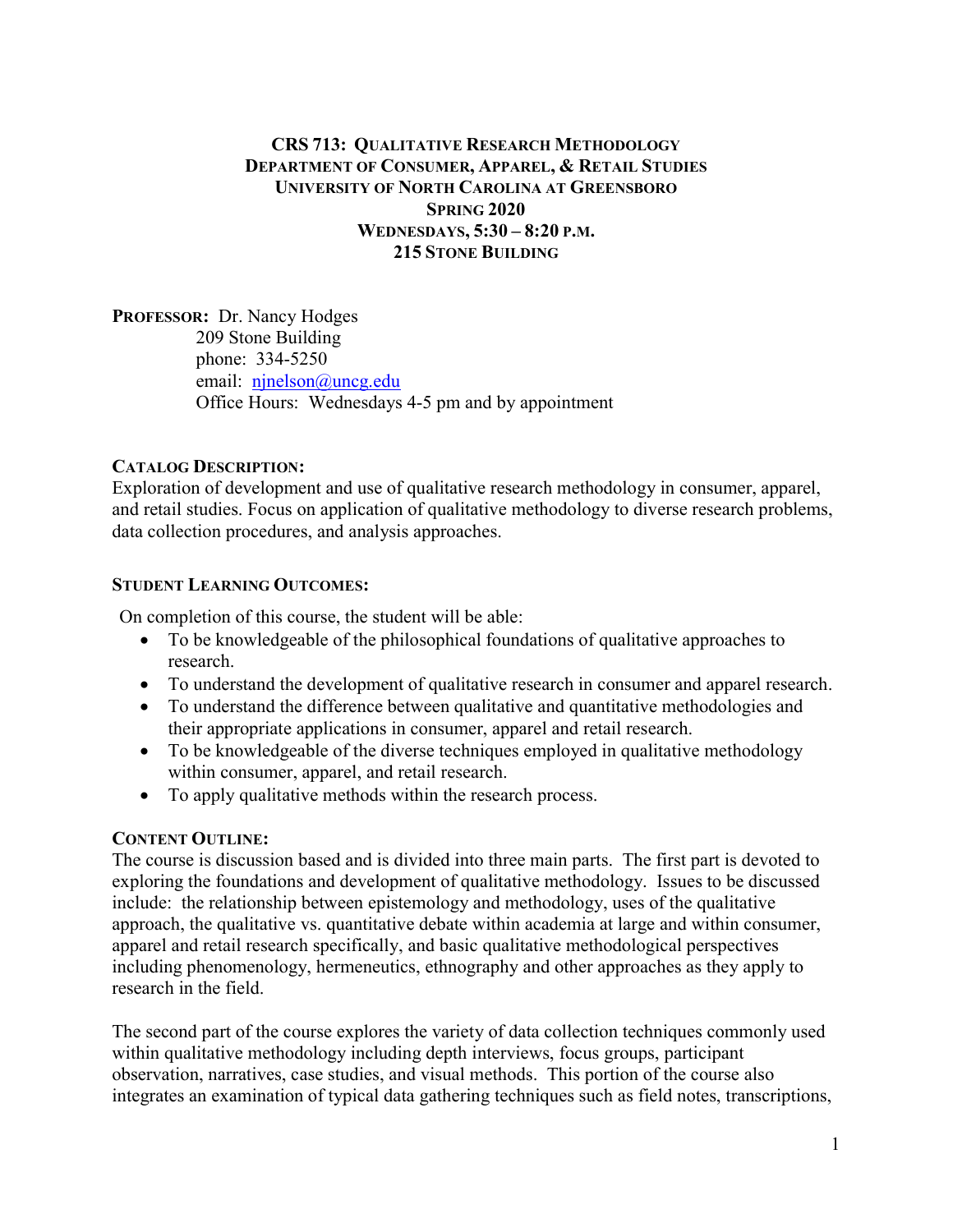and photo/video documentation for use in various types of consumer and apparel research, including consumer behavior, marketing methods and research, and related topics.

The third and final part of the course covers issues important to the analysis of qualitative data, including thematic interpretation, grounded theory, and computer-aided approaches to data analysis. Issues of validity, ethics and representation within contemporary qualitative research are also addressed.

#### EVALUATION:

### Discussion Leadership and Participation

The course is conducted in seminar format, with several content related readings assigned for discussion each week. Attendance is required. Students are expected to participate in the discussion of all readings, but will be assigned leadership of several readings on a rotating basis. Learning is emergent, in that it is the result of reading and discussing the ideas and concepts that surface within the articles. It is therefore expected that ALL students will contribute to the discussion each night. Do not underestimate the impact that lack of participation has not just on one's grade, but on the overall learning outcomes that one gains from being actively engaged in discussion.

# Reaction Posts

To prepare for our weekly discussions, all students are expected to post three comments or questions to the Canvas Discussion Board pertaining to the readings assigned for each week. Although these questions should be in preparation for our discussion, they can be posed during class time in addition to being posted online. Note: This does not mean that you only have to respond with comments or questions three times during the entire class period. The three posts are simply a way for you to share your perspective on the readings with class members. Due every week by 5:30pm on the day before class meets, these posts can be used by discussion leaders in preparation for leading the discussion of a particular reading. Reaction posts should be based on thoughts, questions, insights, and ideas and should indicate a thorough and critical reading of the article and thoughtful preparation for the week's discussion. Post content should NOT consist of simply "I like this paper/I hate this paper/This paper was hard," or similarly lame surface comments. A total of 10 weeks of posts are required. There are a total of 11 weeks of discussion. You therefore have one week "off," wherein you do not have to post your reactions. Use it wisely. However, you must still be prepared for and participate in the discussion for that week.

#### Topic Papers

Three topic papers will be due during the course of the semester which will allow you to explore topics covered in the readings and discussed during class more in-depth. Four options for topic papers will be given at the beginning of the semester. Each student will write the first paper, and then choose two of the remaining three topics to write on and submit. That means you will submit a total of three topic papers. Each paper is worth 50 points, for a total of 150 points possible, and should be no longer than 5-7 pages, excluding references. Specific criteria and topics will be provided at the beginning of the semester.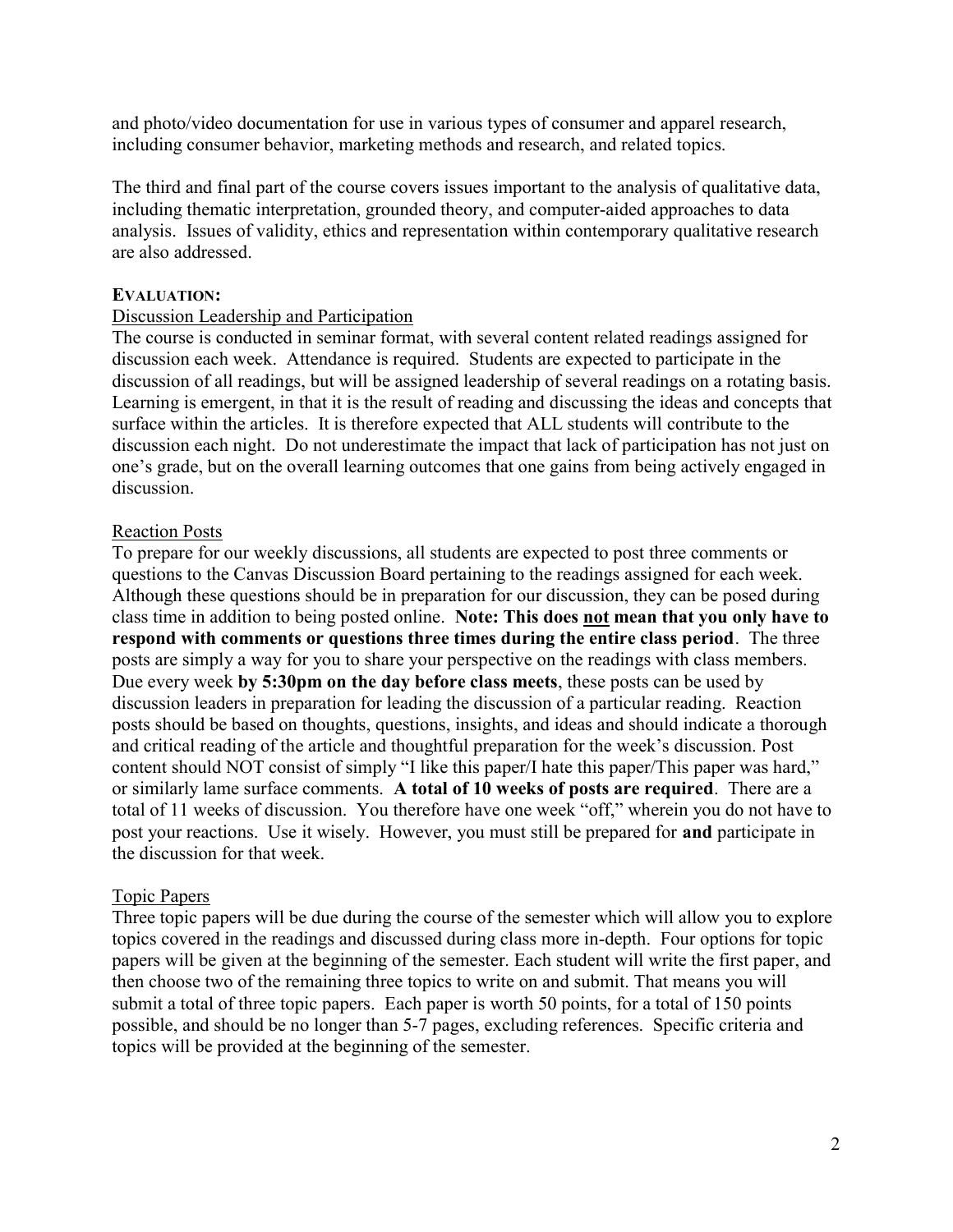# Term Paper and Presentation

A term paper that addresses qualitative research methods relative to consumer, apparel and retail studies and a presentation of the findings are also required. Potential topics for the paper can range from exploration of a specific qualitative method or methods, a specific concept relevant to qualitative research (e.g., validity, sampling, etc.), or an issue of importance to current discussions of qualitative research (e.g., voice, representation, power, etc.). Students will work with the Professor to determine an appropriate topic for the research paper. APA guidelines must be followed in the preparation of the paper and an abstract must be included. NOTE: The term paper must draw from research and literature beyond those readings already assigned to the class. A succinct presentation of the topic during class time is also required. Presentations will occur during the final class meeting.

The breakdown for evaluation is as follows:

- 50 points Discussion leadership
- 50 points Discussion participation
- 150 points Short papers
- 200 points Term paper
- 50 points Presentation

Total possible points  $= 500$ . Grades will be assigned on a scale of A, A-, B+, B, B-, C+, C, and F. Late work (with the exception of the term paper) will be accepted up to 11:59 pm two weekdays after the assigned due date, but will be penalized an automatic reduction of one full grade prior to evaluation. Work submitted after the two weekday grace period will not be accepted. No late term papers will be accepted, regardless of reason. Absences, late arrivals and early departures will count against the total participation points. The UNCG Academic Honor Code and Integrity Policy will be followed for all assignments including the reaction posts, topic papers, term paper, and presentation.

# TENTATIVE COURSE OUTLINE:

# Week One: January 15

- Introductions/Course overview
- Assign readings

# Week Two: January 22

Topics:

- Philosophical foundations of qualitative inquiry
	- o Ontology
	- o Epistemology
	- o Methodology
- Defining terms

# Required Readings:

Denzin, N., & Lincoln, Y. (2000). The discipline and practice of qualitative research. In N. Denzin & Y. Lincoln (Eds.), Handbook of qualitative research,  $2^{nd}$  edition (pp. 1-28). Thousand Oaks, CA: Sage.

\*\*\*Week Two continued on next page\*\*\*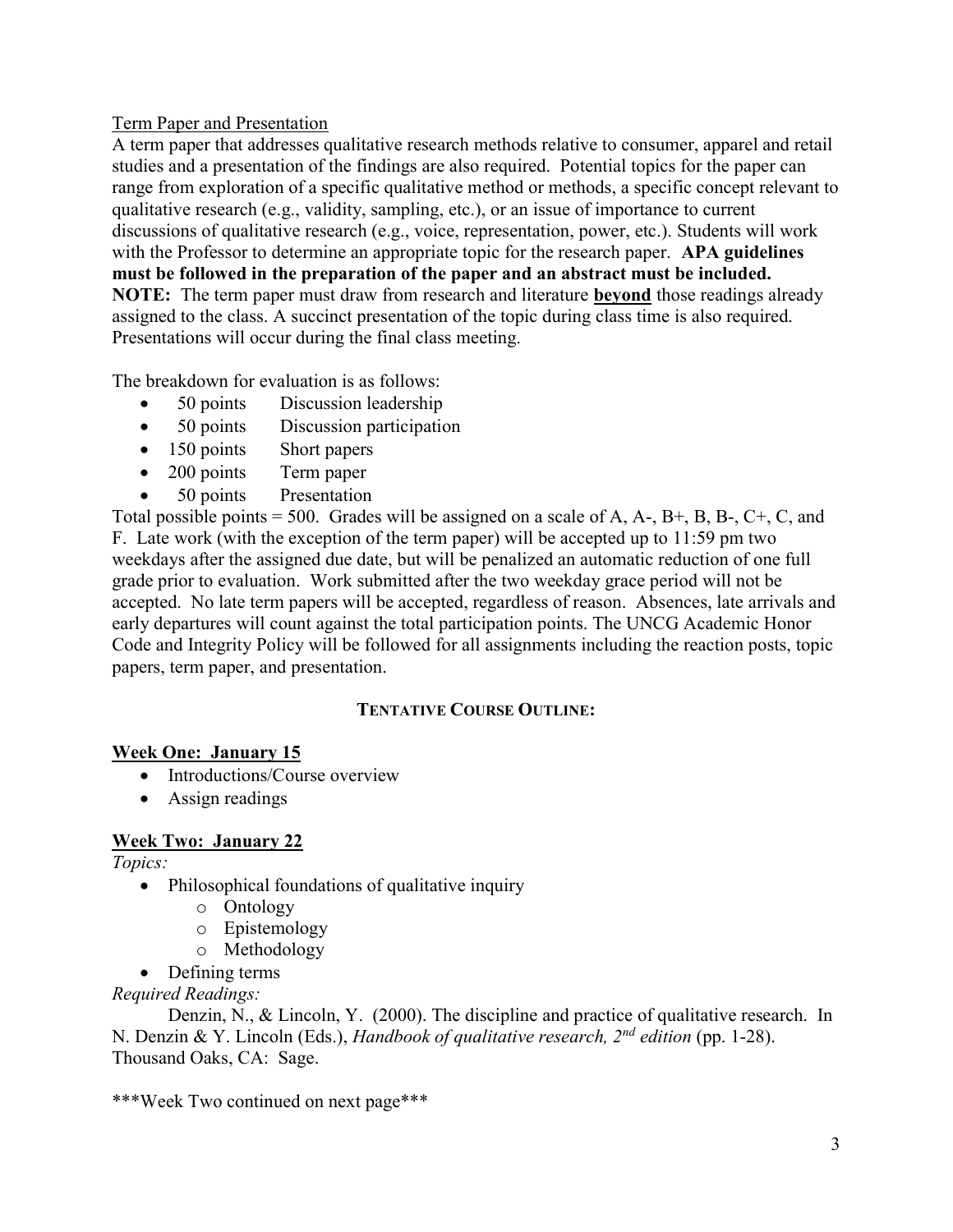Pernecky, T. (2017). Introduction: Situating metaphysics and epistemology in qualitative research. In T. Pernecky, *Epistemology and metaphysics for qualitative research* (pp. 3-32). Thousand Oaks, CA: Sage.

Willis, J. (2007). World views, paradigms, and the practice of social science research. In J. Willis, Foundations of qualitative research (pp. 1-26). Thousand Oaks, CA: Sage.

Hodges, N. (2011). Qualitative research: A discussion of frequently articulated qualms (FAQs). Family and Consumer Sciences Research Journal, 40(1), 90-92.

Ahuvia, A. C. (2005). Beyond the Extended Self: Loved objects and consumers' identity narratives. Journal of Consumer Research, 32, 171-184.

### Week Three: January 29

Topics:

- Qualitative research design
- The qualitative/quantitative debate
- Mixed methods

Required Readings:

Merriam, S. B. (1998). What is qualitative research? In S. B. Merriam, Qualitative research and case study applications in Education (pp. 3-25). San Francisco, CA: Jossey-Bass.

Mason, J. (1996). Planning and designing qualitative research. In J. Mason, Qualitative researching (pp. 9-34). London: Sage.

Bryman, A. (1999). The debate about quantitative and qualitative research. In A. Bryman & R. Burgess (Eds.), Qualitative Research, Volume I (pp. 35-69). London: Sage.

Morse, J., & Neihaus, L. (2009). The nuts and bolts of mixed methods. In J. Morse & L. Neihaus, Mixed method design (pp. 23-37). Walnut Creek, CA: Left Coast Press.

Lastovicka, J. L. & Sirianni, N. J. (2011). Truly, madly, deeply: Consumers in the throes of material possession love. Journal of Consumer Research, 38, 323-342.

Chitakunye, P. (2012). Recovering Children's Voices in Consumer Research. Qualitative Market Research: An International Journal, 15(2), 206-224.

#### Week Four: February 5

Topic Paper #1 Due: Ontology, Epistemology, and Methodology in Qualitative Research Topics:

- Phenomenology
- Hermeneutics
- The study of "experience"
- Other interpretivist frameworks

Required Readings:

Hultgren, F. H. (1989). Introduction to interpretive inquiry. In F. H. Hultgren & D. L. Coomer (Eds.), Alternative modes of inquiry in Home Economics research (pp. 37-59). Peoria, IL: Glencoe.

van Manen, M. (1990). Turning to the nature of lived experience. In M. van Manen, Researching lived experience: Human science for an action sensitive pedagogy (pp. 35-46). NY: State University of New York.

\*\*\*Week Four continued on next page\*\*\*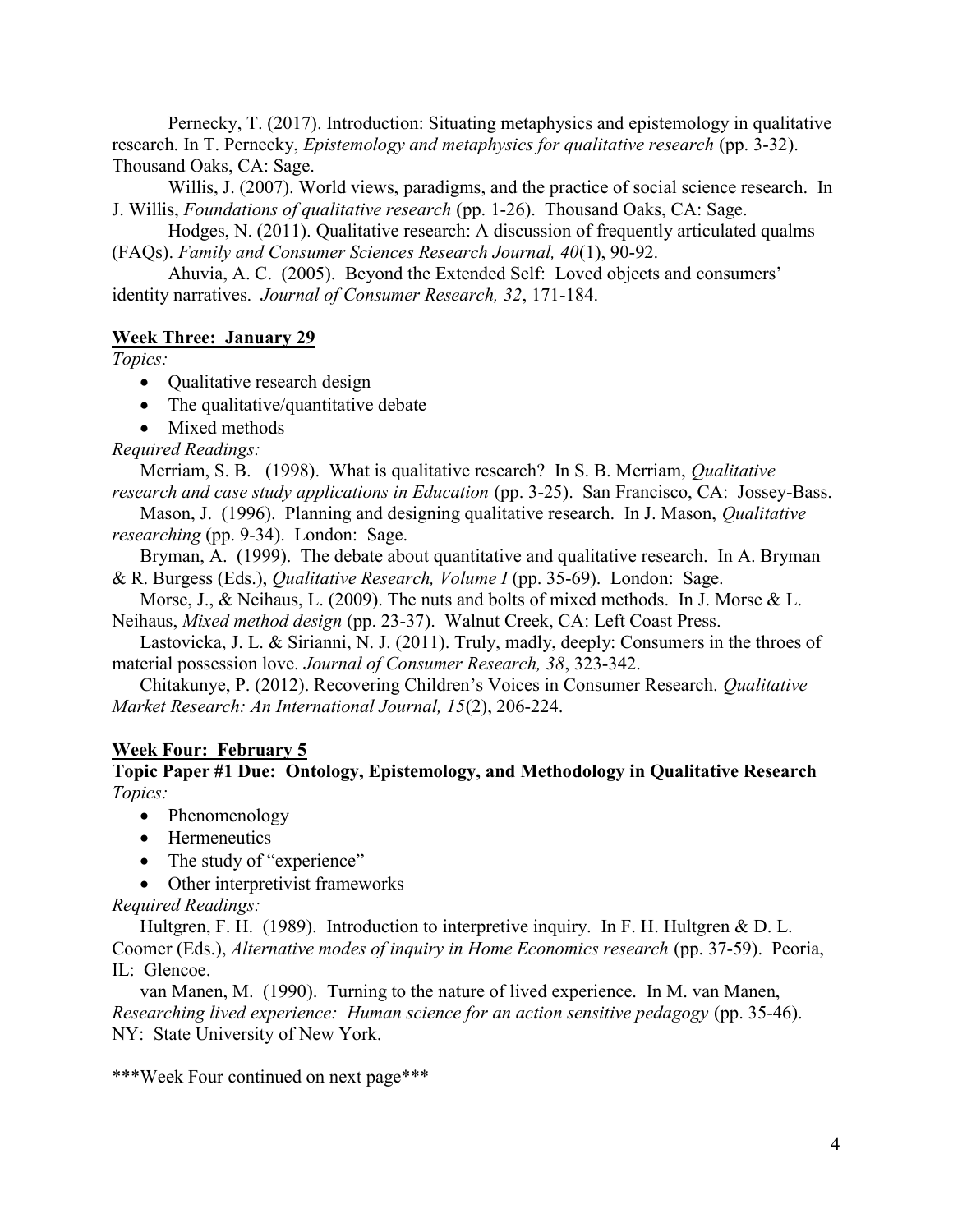Willis, J. (2007). Frameworks for qualitative research. In J. Willis, *Foundations of* qualitative research (pp. 147-183). Thousand Oaks, CA: Sage.

Pernecky, T. (2017). Conclusions: On academic creativity and philosophical and methodological freedom. In T. Pernecky, Epistemology and metaphysics for qualitative research (pp. 183-198). Thousand Oaks, CA: Sage.

Daines, J. R. (1989). Verstehen: A more comprehensive conception of understanding through hermeneutics. In F. H. Hultgren & D. L. Coomer (Eds.), Alternative modes of inquiry in Home Economics research (pp. 69-79). Peoria, IL: Glencoe.

Nelson, N, LaBat, K, & Williams, G. (2002). Contemporary Irish textile artists: Exploring experiences of gender, culture, and artistic medium. Clothing and Textiles Research Journal, 20(1), 15-25.

### Week Five: February 12

Topics:

• Ethnography

• Gender, race and ethnicity

Required Readings:

Sluka, J. A., & Robben, A. (2007). Fieldwork in Cultural Anthropology: An introduction. In A. Robben & J. Sluka, Ethnographic fieldwork: An anthropological reader (pp. 1-28). Oxford: Blackwell.

Van Maanen, J. (1982). Fieldwork on the beat. In J. Van Maanen, J. M. Dabbs Jr., & R.R. Faulkner (Eds.), *Varieties of qualitative research* (pp. 103-118, 137-151). Beverly Hills, CA: Sage.

Penaloza, J. (2006). Researching ethnicity and consumption. In R. Belk (Ed.), *Handbook of* qualitative research in marketing (pp. 547-559). UK: Edward Elger.

Andersen, M. L. (1993). Studying across difference: Race, class, and gender in qualitative research. In J. H. Stanfield II & R. M. Dennis (Eds.), Race and ethnicity in research methods (pp. 39-52). Newbury Park, CA: Sage.

Copeland, R., & Hodges, N. (2014). Exploring Masquerade Dress at Trinidad Carnival: Bikinis, Beads, and Feathers and the Emergence of the Popular Pretty Mas. Clothing and Textiles Research Journal, 32(3), 186-201.

Marcoux, J. S. (2017). Souvenirs to forget. *Journal of Consumer Research*, 43, 950-969.

# Week Six: February 19

### DUE: Approval of Term Paper Topic by Dr. Hodges Topics:

- Data Collection:
- o Interviews
- Doing Interviews

Required Readings:

Merriam, S. (1998). Conducting effective interviews. In S. B. Merriam, Qualitative research and case study applications in Education (pp. 71-93). San Francisco, CA: Jossey-Bass.

Rubin, H. J. & Rubin, I.S. (1995). Interviews as guided conversations. In Rubin & Rubin, Qualitative interviewing: The art of hearing data (pp. 122-144). Thousand Oaks, CA: Sage. \*\*\*Week Six continued on next page\*\*\*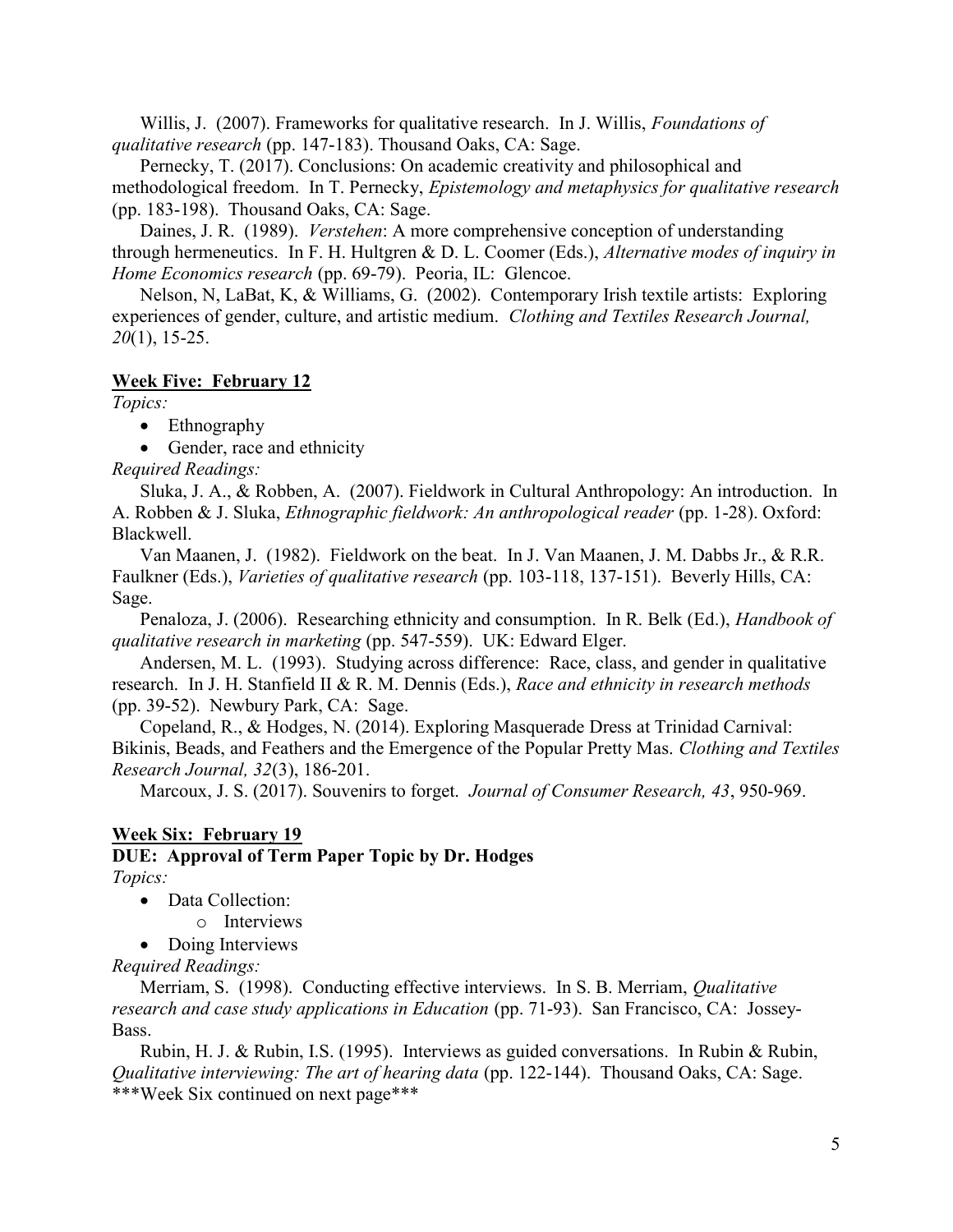McCracken, G. (1988). The four-step method of inquiry. In G. McCracken, *The long* interview (pp. 29-48). Newbury Park, CA: Sage.

Arsel, Z. (2017). Asking questions with reflexive focus: A tutorial on designing and conducting interviews. Journal of Consumer Research, 44, 939-948.

O'Guinn, T. O., & Belk, R. (1989). Heaven on earth: Consumption at Heritage Village, USA. Journal of Consumer Research, 16, 227-238.

### Week Seven: February 26

Topic Paper #2 DUE: Differences between Qualitative and Quantitative Research Topics:

• Data Collection:

- o Focus Groups
- o Narratives/Texts
- o Historical research

Required Readings:

Kitzinger, J. (1999). The methodology of focus groups: The importance of interaction between research participants. In A. Bryman & R. Burgess (Eds.), Qualitative research, volume  $II$  (pp. 138-155). London: Sage.

Personal Narratives Group (eds). (1989). Whose voice? In Personal Narratives Group, Interpreting Women's Lives (pp. 201-203).

Shostak, M. (1989). What the wind won't take away. In Personal Narratives Group (Eds.), Interpreting Women's Lives (pp. 228-240).

Hodges, N., & Karpova, E. (2008). A tale of two industries: An interpretive analysis of media reports on textiles and apparel in North Carolina. Clothing and Textiles Research Journal, 26(3), 253-272.

 Arvidsson, A., & Caliandro, A. (2016). Brand public. Journal of Consumer Research, 42, 727-748.

# Week Eight: March 4 No Class—Spring Break

#### Week Nine: March 11

Topics:

• Data Collection:

- o Participant Observation
- o Fieldwork
- o Visual data

Required Readings:

Merriam, S. B. (1998). Being a careful observer. In S. B. Merriam, Qualitative research and case study applications in Education (pp. 94-111). San Francisco, CA: Jossey-Bass.

Gans, H. J. (1999). The participant-observer as a human being: Observations on the personal aspects of fieldwork. In A. Bryman & R. Burgess (Eds.), Qualitative research, volume  $II$  (pp. 39-54). London: Sage.

\*\*\*Week Nine continued on next page\*\*\*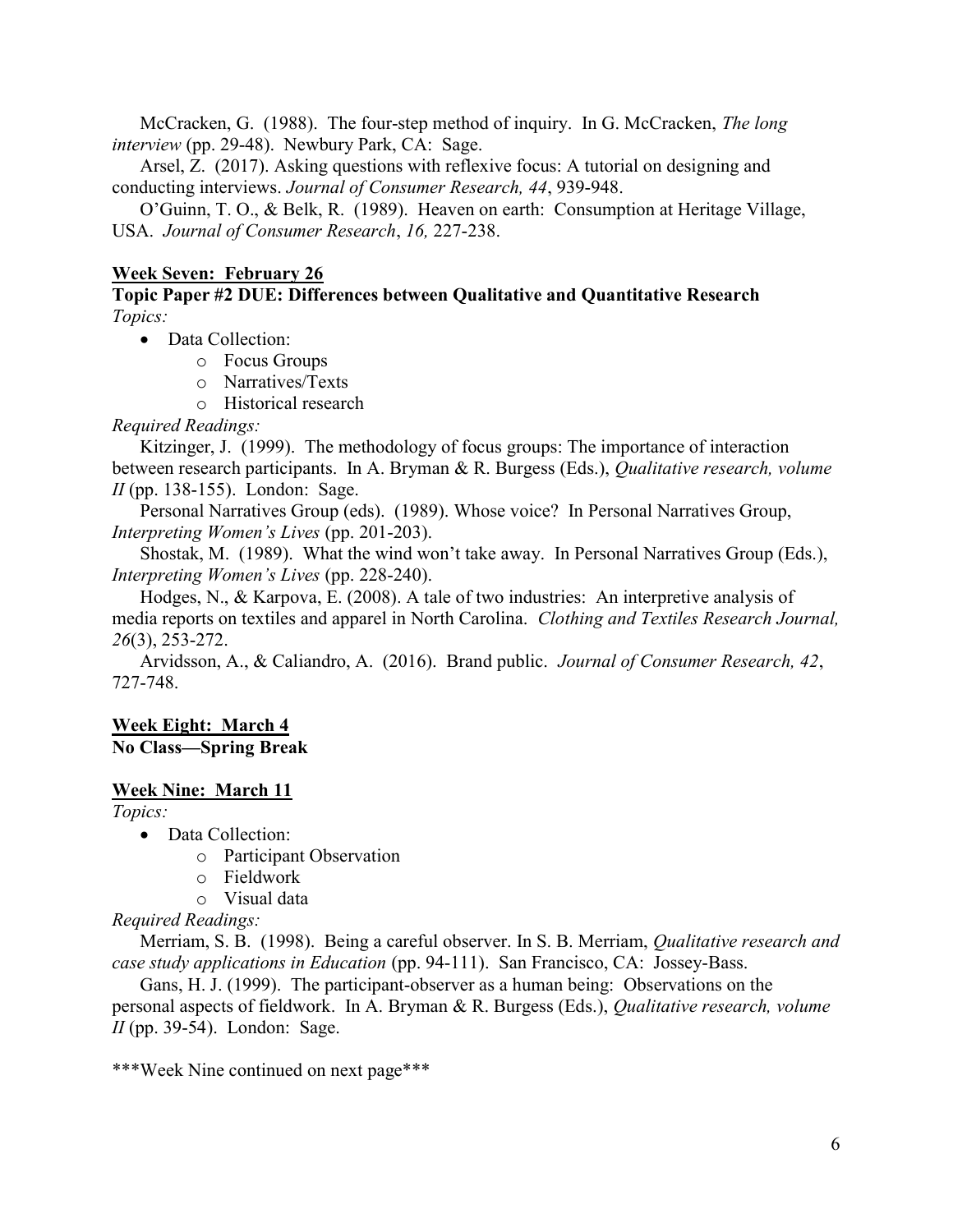Goffman, E. (2002). On fieldwork. In D. Weinberg (Ed.), Qualitative research methods (pp. 148-153). Oxford, England: Blackwell.

Banks, M. (2007). Visual methods and field research. In M. Banks, Using visual data in qualitative research (pp. 57-91). Los Angeles, CA: Sage.

Kozinets, R., & Belk, R. (2006). Camcorder society: Quality videography in consumer and marketing research. In R. Belk (Ed.), Handbook of qualitative research in marketing (pp. 94-105). UK: Edward Elger.

Seregina, A., & Weijo, H. (2017). Play at any cost: How cosplayers produce and sustain their ludic communal consumption experience. Journal of Consumer Research, 44, 139-159.

#### Week Ten: March 18

#### Topic Paper #3 DUE: Collecting Data in Qualitative Research Topics:

• Data Collection:

- o Participant sample/consent
- o Data gathering and handling tools

Required Readings:

Mason, J. (1996). Sampling and selecting. In J. Mason, *Qualitative researching* (pp. 83-106). London: Sage.

Boddy, C. R. (2016). Sample size for qualitative research. *Qualitative Market Research: An* International Journal, 19(4), 426-432.

Lofland, J. & Lofland, L. (1984). Field notes. In J. Lofland & L. Lofland, Analyzing social settings (pp. 62-68). Belmont, CA: Wadsworth.

Burgess, R. G. (1982). Keeping field notes. In R. G. Burgess (Ed.), Field research: A sourcebook and field manual (pp. 191-194). London: George Allen & Unwin.

Penaloza, L., & Cayla, J. (2006). Writing pictures/taking fieldnotes: Towards a more visual and material ethnographic consumer research. In R. Belk (Ed.), Handbook of qualitative research in marketing (pp. 279-290). UK: Edward Elger.

Wengraf, T. (2001). Copying, indexing, and transcribing. In T. Wengraf, Qualitative research interviewing (pp. 208-223). London: Sage.

Rubin, H. J. & Rubin, I.S. (1995). What did you hear? Data analysis. In Rubin & Rubin, Qualitative interviewing: The art of hearing data (pp. 226-256). Thousand Oaks, CA: Sage.

### Week Eleven: March 25

Topics:

- Data Analysis and Interpretation:
	- o Hermeneutic phenomenological interpretation
	- o Thematic analysis
- Doing Thematic Analysis

Required Readings:

Keegan, S. (2009). The 'hidden' processes of analysis and interpretation. In S. Keegan, Qualitative research: Good decision-making (pp. 203-229). London: Kogan Page.

\*\*\*Week Eleven continued on next page\*\*\*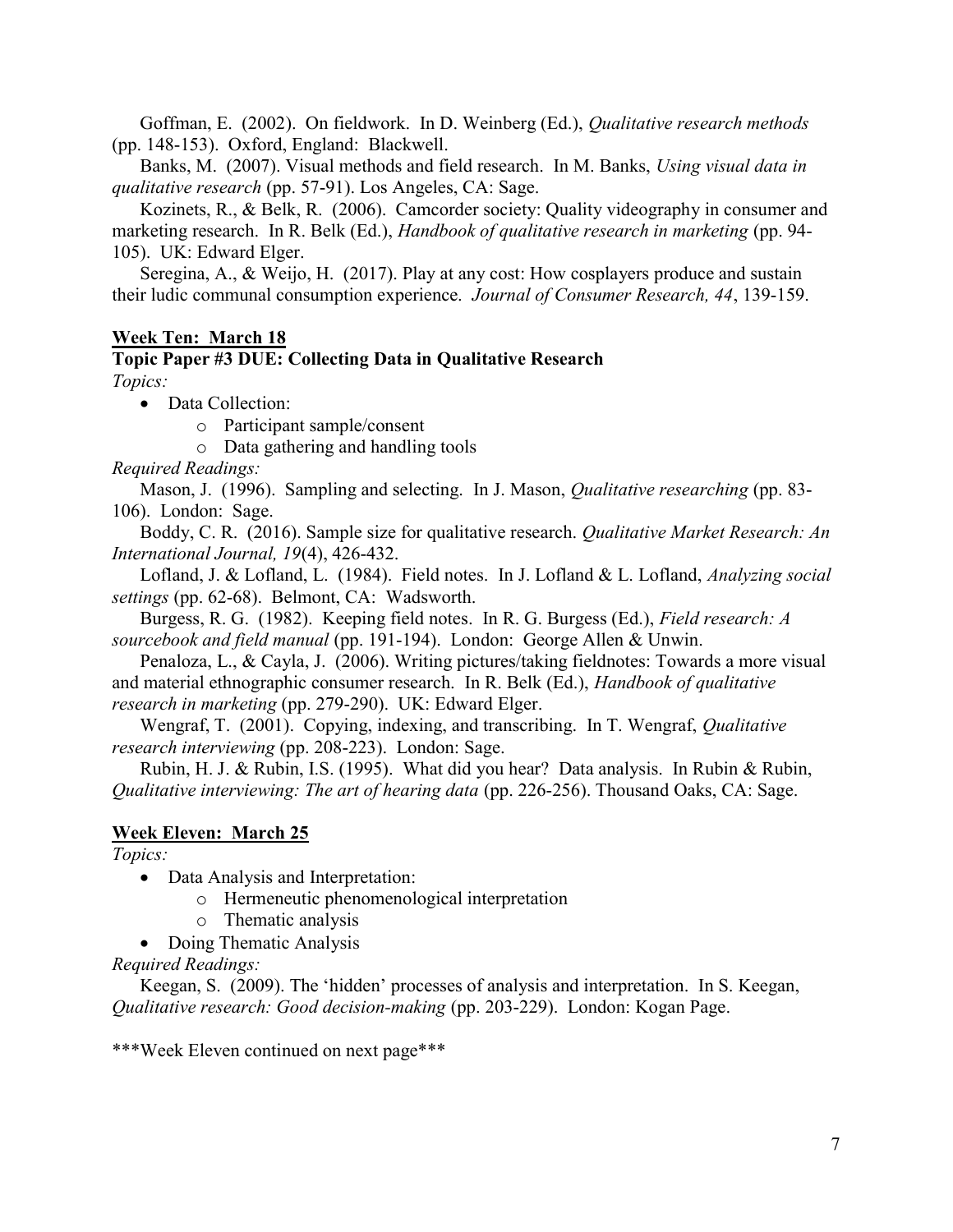Kvale, S. (1996). Postmodern thought, hermeneutics, phenomenology, and dialectics. In S. Kvale, Inter-Views (pp. 38-58). Thousand Oaks, CA: Sage.

van Manen, M. (1990). Hermeneutic phenomenological reflection. In M. van Manen, Researching lived experience: Human science for an action sensitive pedagogy (pp. 77-88). NY: State University of New York.

Thompson. C. J., Locander, W. B., & Pollio, H. R. (1990). The lived meaning of free choice: An existential-phenomenological description of everyday consumer experiences of contemporary married women. Journal of Consumer Research, 17, 346-360.

Burklin, N. (2018). Institutional enhancement of consumer responsibility in fashion. *Journal* of Fashion Marketing and Management, 23(1), 48-65.

McAlexander, J., Dufault, B. L., Martin, D., & Shouten, J. W. (2014). The marketization of religion: Field, capital, and consumer identity. Journal of Consumer Research, 41, 858-875.

### Week Twelve: April 1 No Class meeting—Work on paper assignments

#### Week Thirteen: April 8

DUE: Abstract Draft of Term Paper Topic Topics:

- Data Analysis and Interpretation:
	- o Ethnographies
	- o Grounded Theory
- Peer review of abstract drafts

Required Readings:

Clifford, J. (1986). Introduction: Partial truths. From Writing culture: The poetics and politics of ethnography (pp. 1-26). Berkeley, CA: University of California Press.

Kozinets, R. (2005). Can consumers escape the market? Emancipatory illuminations from Burning Man. Journal of Consumer Research, 29, 20-38.

Strauss, A. & Corbin, A. (1994). Grounded theory methodology. In N. Denzin & Y. Lincoln (Eds.), Handbook of qualitative research (pp. 273-285). Thousand Oaks, CA: Sage.

Ustuner, T. & Holt, D. (2010). Toward a Theory of Status Consumption in Less Industrialized Countries. Journal of Consumer Research, 37, 37-56.

Hodges, N. & Karpova, E. (2009). Making a major decision: An exploration of why students enroll in fashion programs. International Journal of Fashion Design, Technology and

Education, 2(2), 47-57. (Note: Read this article before the next one).

 Hodges, N. & Karpova, E. (2010). Majoring in Fashion: A theoretical framework for understanding the decision-making process. International Journal of Fashion Design, Technology and Education, 3(2), 67-76.

#### Week Fourteen: April 15

#### Topic Paper #4 DUE: Analysis and Interpretation of Data in Qualitative Research Topics:

- Issues in qualitative research:
	- o Theory and explanation
	- o Ethics, etiquette, and representation

Required Readings: